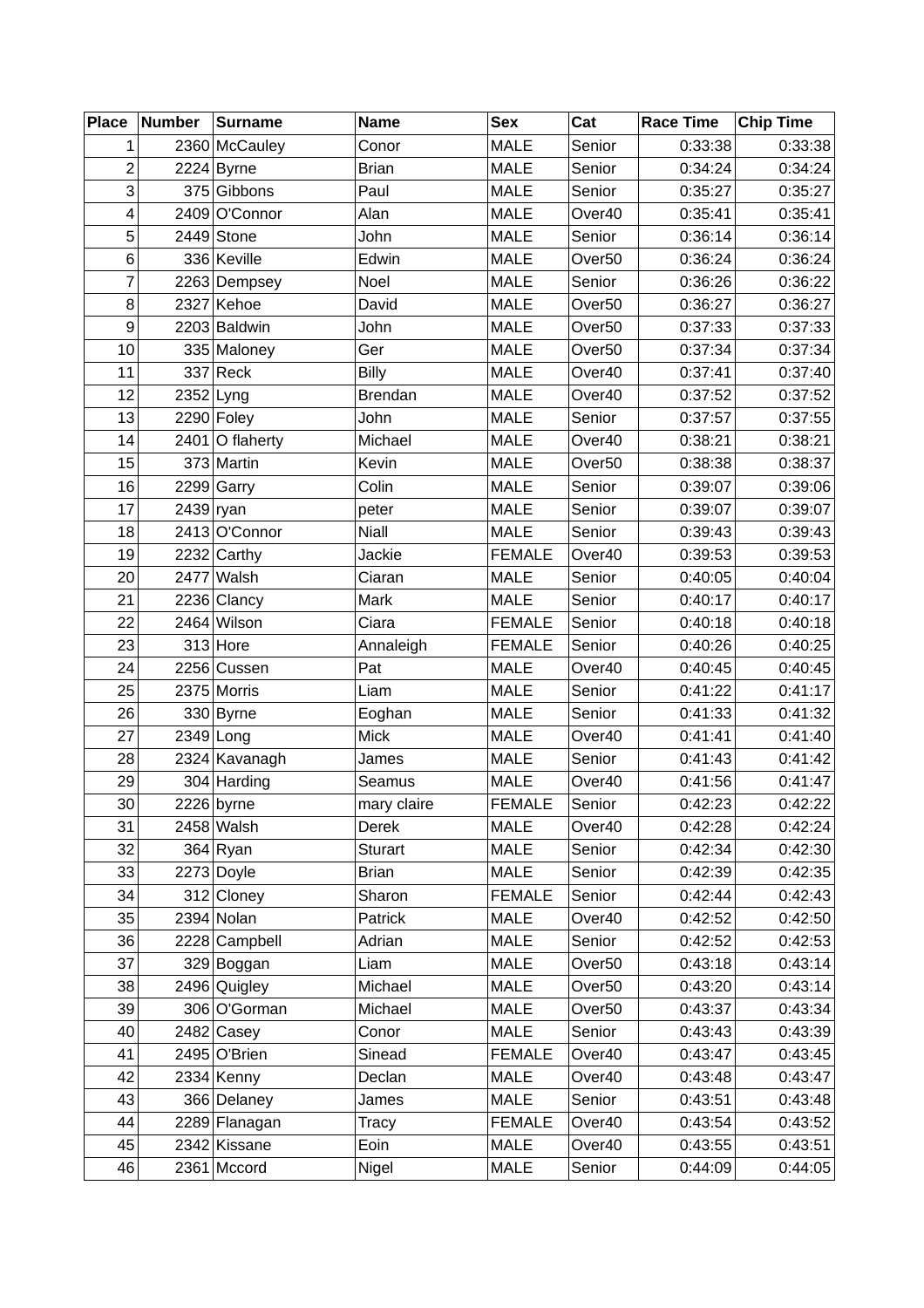| 47 | 2261 Delaney    | <b>Brian</b> | <b>MALE</b>   | Senior             | 0:44:09 | 0:44:08 |
|----|-----------------|--------------|---------------|--------------------|---------|---------|
| 48 | $320$ Bowe      | Ciara        | <b>FEMALE</b> | Over40             | 0:44:11 | 0:44:09 |
| 49 | 308 Doyle       | Helen        | <b>FEMALE</b> | Over40             | 0:44:23 | 0:44:21 |
| 50 | 368 Fottrell    | Michael      | <b>MALE</b>   | Over <sub>60</sub> | 0:44:26 | 0:44:25 |
| 51 | 2498 McDonald   | Maria        | <b>FEMALE</b> | Senior             | 0:44:37 | 0:44:36 |
| 52 | 2389 Murphy     | Sean         | <b>MALE</b>   | Over40             | 0:45:11 | 0:45:05 |
| 53 | $2492$ Pettitt  | Jamie        | <b>MALE</b>   | Senior             | 0:45:22 | 0:45:15 |
| 54 | 2380 Murphy     | Catherine    | <b>FEMALE</b> | Over40             | 0:45:26 | 0:45:23 |
| 55 | $2403$ O Leary  | Ciaran       | <b>MALE</b>   | Over40             | 0:45:26 | 0:45:19 |
| 56 | 2499 Rossiter   | Fidelma      | <b>FEMALE</b> | Over40             | 0:45:31 | 0:45:25 |
| 57 | 338 O'Brien     | Ray          | <b>MALE</b>   | Over <sub>50</sub> | 0:45:31 | 0:45:26 |
| 58 | 2393 nolan ryan | louise       | <b>FEMALE</b> | Senior             | 0:45:31 | 0:45:30 |
| 59 | 2337 Cloney     | Alan         | <b>MALE</b>   | Over40             | 0:45:33 | 0:45:28 |
| 60 | 2315 HORE       | PAT          | <b>MALE</b>   | Over40             | 0:45:36 | 0:45:32 |
| 61 | $2291$ Foley    | Nicky        | <b>MALE</b>   | Senior             | 0:45:40 | 0:45:36 |
| 62 | 2379 Murphy     | Anthony      | <b>MALE</b>   | Over40             | 0:45:46 | 0:45:40 |
| 63 | 2317 Hunt       | Stephen      | <b>MALE</b>   | Senior             | 0:45:46 | 0:45:42 |
| 64 | $2467$ Kelly    | Bill         | <b>MALE</b>   | Senior             | 0:45:46 | 0:45:41 |
| 65 | 332 Byrne       | Eugene       | <b>MALE</b>   | Over <sub>50</sub> | 0:45:56 | 0:45:54 |
| 66 | 2395 Noonan     | Denis        | <b>MALE</b>   | Over40             | 0:45:57 | 0:45:53 |
| 67 | $2330$ Kelly    | Johnny       | <b>MALE</b>   | Over40             | 0:45:59 | 0:45:54 |
| 68 | 328 Colfer      | Paul         | <b>MALE</b>   | Over40             | 0:46:12 | 0:46:05 |
| 69 | 2356 Mahon      | Oliver       | <b>MALE</b>   | Over <sub>50</sub> | 0:46:27 | 0:46:25 |
| 70 | 324 Clarke      | Jim          | <b>MALE</b>   | Over40             | 0:46:32 | 0:46:27 |
| 71 | $2294$ Frain    | John         | <b>MALE</b>   | Over40             | 0:46:33 | 0:46:32 |
| 72 | 2377 Mulhall    | Gerard       | <b>MALE</b>   | Senior             | 0:46:36 | 0:46:30 |
| 73 | 2407 O'Connell  | David        | <b>MALE</b>   | Over40             | 0:46:39 | 0:46:26 |
| 74 | 2450 Sweeney    | Michael      | <b>MALE</b>   | Over40             | 0:46:44 | 0:46:37 |
| 75 | 2445 Sinnott    | Anthony      | <b>MALE</b>   | Over40             | 0:46:45 | 0:46:38 |
| 76 | 2372 Midwinter  | David        | <b>MALE</b>   | Senior             | 0:46:51 | 0:46:42 |
| 77 | 2410 O'Connor   | <b>Beth</b>  | <b>FEMALE</b> | Over40             | 0:46:51 | 0:46:49 |
| 78 | $2348$ Long     | <b>Brid</b>  | <b>FEMALE</b> | Over40             | 0:46:59 | 0:46:56 |
| 79 | 2272 Doyle      | AnneMarie    | <b>FEMALE</b> | Senior             | 0:47:14 | 0:47:12 |
| 80 | $2212$ Booth    | Patrick      | <b>MALE</b>   | Senior             | 0:47:16 | 0:47:13 |
| 81 | 2282 farrell    | liam         | <b>MALE</b>   | Over40             | 0:47:33 | 0:47:28 |
| 82 | 2271 Dowling    | Fiona        | <b>FEMALE</b> | Senior             | 0:47:35 | 0:47:27 |
| 83 | $2207$ Berry    | Mick         | <b>MALE</b>   | Over40             | 0:47:38 | 0:47:27 |
| 84 | 340 O'Flaherty  | Will         | <b>MALE</b>   | Over40             | 0:47:38 | 0:47:36 |
| 85 | 2242 Collins    | Eoghan       | <b>MALE</b>   | Senior             | 0:47:48 | 0:47:41 |
| 86 | 2201 Andrews    | Michael      | <b>MALE</b>   | Over40             | 0:47:58 | 0:47:55 |
| 87 | 2265 Devoy      | Kevin        | MALE          | Senior             | 0:48:01 | 0:47:57 |
| 88 | 2433 Rooney     | Martina      | <b>FEMALE</b> | Senior             | 0:48:03 | 0:47:57 |
| 89 | $2432$ Roche    | Aidan        | <b>MALE</b>   | Over40             | 0:48:12 | 0:48:07 |
| 90 | 2414 Okeeffe    | Aideen       | <b>FEMALE</b> | Senior             | 0:48:15 | 0:48:06 |
| 91 | 310 O'Leary     | Michael      | <b>MALE</b>   | Over40             | 0:48:16 | 0:48:10 |
| 92 | $341$ Byrne     | Patrick      | MALE          | Over <sub>50</sub> | 0:48:18 | 0:48:15 |
| 93 | 2489 Brennan    | Peter        | <b>MALE</b>   | Senior             | 0:48:24 | 0:48:19 |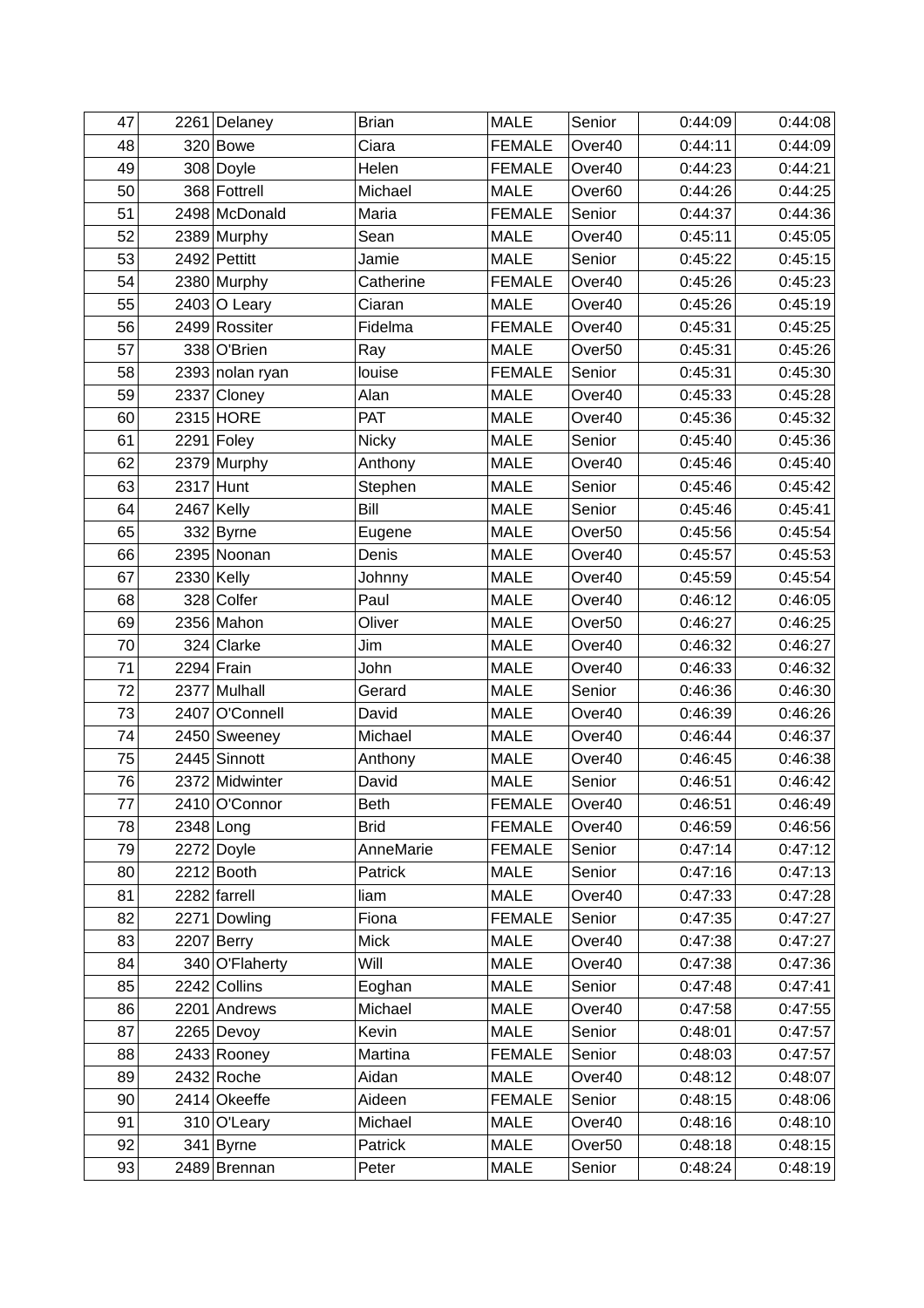| 94  | $2301$ Gaul    | Georgina       | <b>FEMALE</b> | Over40             | 0:48:25 | 0:48:10 |
|-----|----------------|----------------|---------------|--------------------|---------|---------|
| 95  | 2405 O riordan | Colin          | <b>MALE</b>   | Over40             | 0:48:26 | 0:48:23 |
| 96  | $2484$ Kelly   | Eoin           | <b>MALE</b>   | Over40             | 0:48:46 | 0:48:43 |
| 97  | 371 Quinn      | David          | <b>MALE</b>   | Over40             | 0:48:51 | 0:48:42 |
| 98  | 2302 Gavin     | Frances        | <b>FEMALE</b> | Over40             | 0:48:52 | 0:48:45 |
| 99  | 326 Pickering  | Stephen        | <b>MALE</b>   | Senior             | 0:48:57 | 0:48:49 |
| 100 | 2239 Clooney   | Yvonne         | <b>FEMALE</b> | Over40             | 0:48:59 | 0:48:54 |
| 101 | $2382$ murphy  | derek          | <b>MALE</b>   | Over40             | 0:49:00 | 0:48:57 |
| 102 | 374 Dunphy     | Mag            | <b>FEMALE</b> | Over <sub>50</sub> | 0:49:01 | 0:48:57 |
| 103 | 2438 Ryan      | John           | <b>MALE</b>   | Over40             | 0:49:17 | 0:49:08 |
| 104 | $2468$ Kelly   | Isobel         | <b>FEMALE</b> | Senior             | 0:49:18 | 0:49:12 |
| 105 | 2244 Conlin    | Noinin         | <b>FEMALE</b> | Over <sub>50</sub> | 0:49:18 | 0:49:12 |
| 106 | 347 O'Brien    | Padraic        | <b>MALE</b>   | Over40             | 0:49:20 | 0:49:16 |
| 107 | 2357 Martin    | Gail           | <b>FEMALE</b> | Over40             | 0:49:40 | 0:49:35 |
| 108 | $2309$ Harpur  | Paul           | <b>MALE</b>   | Senior             | 0:49:40 | 0:49:33 |
| 109 | 322 Thornton   | Chris          | <b>MALE</b>   | Over <sub>50</sub> | 0:49:44 | 0:49:36 |
| 110 | 2474 Lambert   | Cecile         | <b>FEMALE</b> | Over40             | 0:49:58 | 0:49:53 |
| 111 | $2304$ Graham  | Sheila Anne    | <b>FEMALE</b> | Over <sub>60</sub> | 0:50:00 | 0:49:58 |
| 112 | 2214 Breslin   | <b>Brian</b>   | <b>MALE</b>   | Over40             | 0:50:01 | 0:49:51 |
| 113 | 365 Keane      | Hazel          | <b>FEMALE</b> | Senior             | 0:50:03 | 0:49:53 |
| 114 | 2427 Redmond   | Philip         | <b>MALE</b>   | Senior             | 0:50:04 | 0:49:58 |
| 115 | $2483$ Kelly   | Claire         | <b>FEMALE</b> | Over40             | 0:50:06 | 0:50:00 |
| 116 | 2493 Sinnott   | Tom            | <b>MALE</b>   | Over <sub>50</sub> | 0:50:12 | 0:50:05 |
| 117 | 2276 Doyle     | Orla           | <b>FEMALE</b> | Senior             | 0:50:13 | 0:50:09 |
| 118 | 2500 Fortune   | Sinead         | <b>FEMALE</b> | Over40             | 0:50:24 | 0:50:17 |
| 119 | 369 Kenny      | Robert         | <b>MALE</b>   | Over40             | 0:50:28 | 0:50:15 |
| 120 | 2323 Kavanagh  | Cyrus          | <b>MALE</b>   | Over <sub>50</sub> | 0:50:29 | 0:50:24 |
| 121 | 2488 Murphy    | Andrew         | <b>MALE</b>   | Senior             | 0:50:29 | 0:50:25 |
| 122 | $2343$ Duffy   | Joe            | <b>MALE</b>   | Over <sub>50</sub> | 0:50:34 | 0:50:27 |
| 123 | 342 Foran      | Mark           | <b>MALE</b>   | Over <sub>50</sub> | 0:50:35 | 0:50:28 |
| 124 | 2296 French    | Emma           | <b>FEMALE</b> | Senior             | 0:50:41 | 0:50:32 |
| 125 | $2258$ Davis   | Liam           | <b>MALE</b>   | Over40             | 0:50:44 | 0:50:31 |
| 126 | 2268 Doran     | Seamus         | <b>MALE</b>   | Over40             | 0:50:51 | 0:50:43 |
| 127 | 2485 McCabe    | Oisin          | <b>MALE</b>   | Senior             | 0:51:00 | 0:50:52 |
| 128 | 2421 Pickering | Annemarie      | <b>FEMALE</b> | Senior             | 0:51:10 | 0:51:02 |
| 129 | 2490 Whelan    | Angie          | <b>FEMALE</b> | Senior             | 0:51:16 | 0:51:06 |
| 130 | 2339 Kinsella  | Fintan         | <b>MALE</b>   | Over <sub>50</sub> | 0:51:18 | 0:51:09 |
| 131 | 325 Banville   | Lar            | <b>MALE</b>   | Over60             | 0:51:26 | 0:51:17 |
| 132 | 359 O'Flaherty | John           | <b>MALE</b>   | Over <sub>50</sub> | 0:51:30 | 0:51:26 |
| 133 | 2366 Mcdonald  | <b>Bridget</b> | <b>FEMALE</b> | Senior             | 0:51:32 | 0:51:13 |
| 134 | 377 O'Connor   | Peter          | <b>MALE</b>   | Over40             | 0:51:33 | 0:51:23 |
| 135 | 2406 O'Brien   | Lorraine       | <b>FEMALE</b> | Over40             | 0:51:35 | 0:51:29 |
| 136 | 2298 Furlong   | <b>Jackie</b>  | <b>FEMALE</b> | Over40             | 0:51:37 | 0:51:31 |
| 137 | 2338 Kielthy   | Elaine         | <b>FEMALE</b> | Senior             | 0:51:37 | 0:51:32 |
| 138 | 2279 Duggan    | Paul           | <b>MALE</b>   | Over40             | 0:51:37 | 0:51:28 |
| 139 | 2245 Counihan  | Jerome         | <b>MALE</b>   | Senior             | 0:51:42 | 0:51:36 |
| 140 | $307$ Carton   | Mary           | <b>FEMALE</b> | Over <sub>50</sub> | 0:51:43 | 0:51:32 |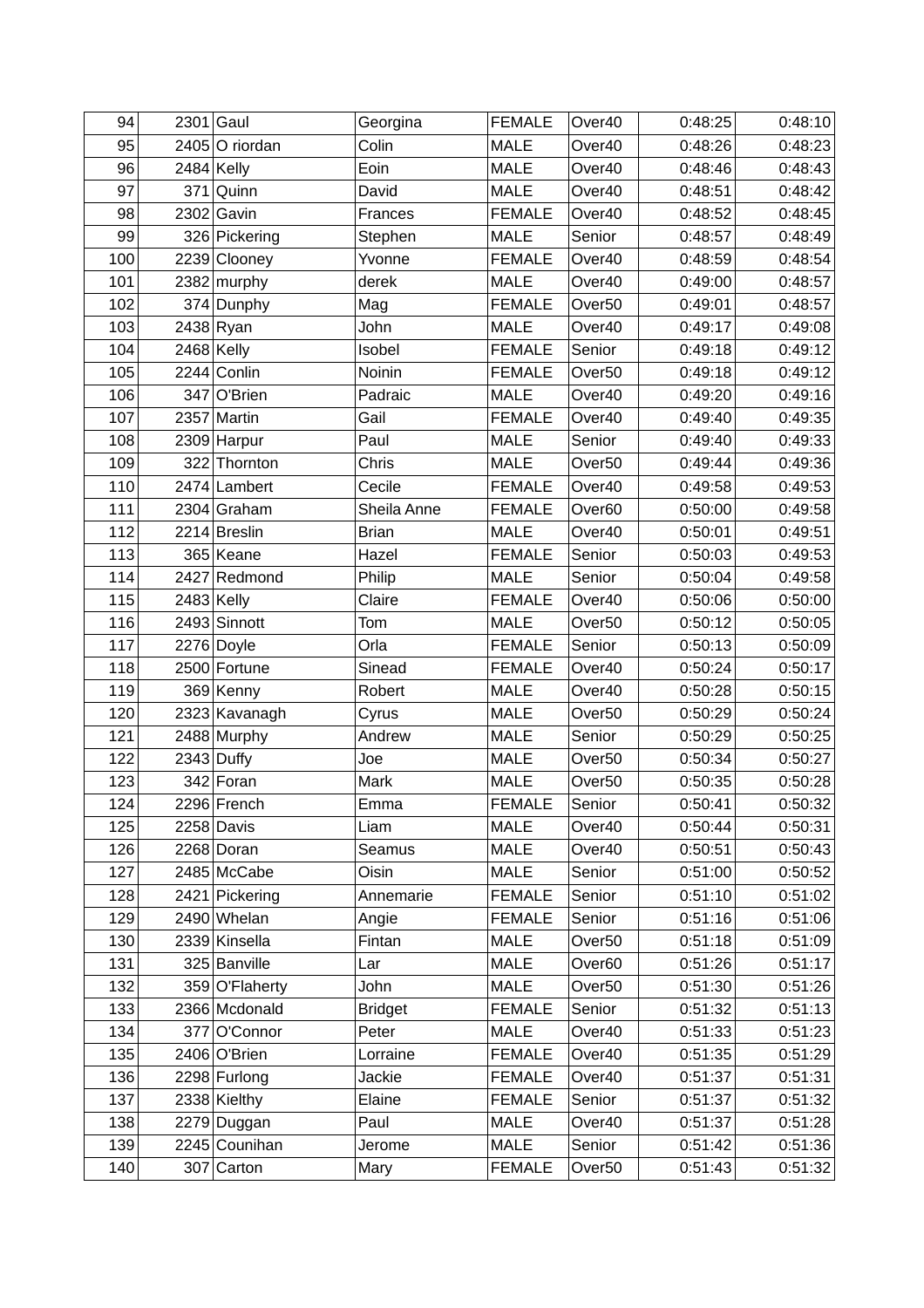| 141        |                            | 2397 O brien mccord | Patricia              | <b>FEMALE</b>                  | Senior             | 0:51:43            | 0:51:35            |
|------------|----------------------------|---------------------|-----------------------|--------------------------------|--------------------|--------------------|--------------------|
| 142        |                            | 355 Young           | Ross                  | <b>MALE</b>                    | Senior             | 0:51:45            | 0:51:36            |
| 143        |                            | 2216 Bridges        | Paul                  | <b>MALE</b>                    | Over <sub>50</sub> | 0:51:45            | 0:51:36            |
| 144        |                            | $2333$ Kelly        | Teresa                | <b>FEMALE</b>                  | Over40             | 0:51:46            | 0:51:34            |
| 145        |                            | $311$ Nolan         | Tim                   | <b>MALE</b>                    | Over40             | 0:51:47            | 0:51:35            |
| 146        |                            | 2383 Murphy         | Gavin                 | <b>MALE</b>                    | Senior             | 0:51:47            | 0:51:32            |
| 147        | $2320$ JP                  |                     | Ohana                 | <b>FEMALE</b>                  | Senior             | 0:51:49            | 0:51:46            |
| 148        |                            | 339 O'Brien         | Kay                   | <b>FEMALE</b>                  | Over40             | 0:51:50            | 0:51:47            |
| 149        |                            | 2497 Murphy         | Philomena             | <b>FEMALE</b>                  | Over <sub>50</sub> | 0:51:52            | 0:51:43            |
| 150        |                            | $2331$ Kelly        | Louise                | <b>FEMALE</b>                  | Senior             | 0:51:55            | 0:51:51            |
| 151        |                            | 302 Bridges         | Victor                | <b>FEMALE</b>                  | Over <sub>50</sub> | 0:51:57            | 0:51:48            |
| 152        |                            | 344 Hartnett        | John                  | <b>MALE</b>                    | Over40             | 0:51:58            | 0:51:52            |
| 153        |                            | $2347$ Litton       | Claire                | <b>FEMALE</b>                  | Senior             | 0:52:00            | 0:51:54            |
| 154        |                            | 353 Frayne          | Aisling               | <b>FEMALE</b>                  | Senior             | 0:52:02            | 0:51:45            |
| 155        |                            | $2319$ Jordan       | Gale                  | <b>MALE</b>                    | Over40             | 0:52:10            | 0:52:06            |
| 156        |                            | 2322 Kavanagh       | Catherine             | <b>FEMALE</b>                  | Over40             | 0:52:11            | 0:52:06            |
| 157        |                            | 2283 Feehan         | Nicola                | <b>FEMALE</b>                  | Senior             | 0:52:13            | 0:52:05            |
| 158        |                            | $2318$ Jones        | Kenneth               | <b>MALE</b>                    | Senior             | 0:52:17            | 0:52:12            |
| 159        |                            | 348 Wright          | Anthony               | <b>MALE</b>                    | Over40             | 0:52:44            | 0:52:38            |
| 160        |                            | 2229 Carley         | Gerard                | <b>MALE</b>                    | Over <sub>50</sub> | 0:52:46            | 0:52:40            |
| 161        | $2431$ Rice                |                     | Mark                  | <b>MALE</b>                    | Over <sub>60</sub> | 0:52:54            | 0:52:43            |
| 162        |                            | 2350 longworth      | alan                  | <b>MALE</b>                    | Over <sub>60</sub> | 0:53:07            | 0:52:55            |
| 163        |                            | 2262 Dempsey        | John                  | <b>MALE</b>                    | Over40             | 0:53:09            | 0:52:58            |
| 164        |                            | 2373 Moran          | Gerry                 | <b>MALE</b>                    | Over40             | 0:53:09            | 0:52:56            |
| 165        |                            | 2448 Sreenan        | Sarah                 | <b>FEMALE</b>                  | Over40             | 0:53:11            | 0:53:01            |
| 166        |                            | $2475$ White        | Caitriona             | <b>FEMALE</b>                  | Over40             | 0:53:12            | 0:53:01            |
| 167        |                            | 2487 Devereux       | Catriona              | <b>FEMALE</b>                  | Over <sub>50</sub> | 0:53:13            | 0:52:59            |
| 168        |                            | 2447 Sinnott        | Nicky                 | <b>MALE</b>                    | Over40             | 0:53:15            | 0:53:04            |
| 169        |                            | $2205$ Bates        | Sean                  | <b>MALE</b>                    | Over40             | 0:53:28            | 0:53:19            |
| 170        |                            | 314 McDonald        | Stephen               | <b>MALE</b>                    | Over <sub>50</sub> | 0:53:30            | 0:53:26            |
| 171        |                            | 2392 Noble          | Wendy                 | <b>FEMALE</b>                  | Over40             | 0:53:31            | 0:53:25            |
| 172        |                            | $2355$ Mahon        | Isabel                | <b>FEMALE</b>                  | Over <sub>50</sub> | 0:53:32            | 0:53:24            |
| 173        |                            | 2287 Finnegan       | Michelle              | <b>FEMALE</b>                  | Over40             | 0:53:32            | 0:53:24            |
| 174        |                            | $2250$ Crean        | Stephen               | <b>MALE</b>                    | Senior             | 0:53:37            | 0:53:29            |
| 175        |                            | 2218 Burgoyne       | Gerard                | MALE                           | Over40             | 0:53:38            | 0:53:22            |
| 176        |                            | 2396 Noonan         | Ken                   | MALE                           | Over40             | 0:53:42            | 0:53:33            |
| 177        |                            | $301$ Grant         | <b>Breige</b>         | <b>FEMALE</b>                  | Over <sub>50</sub> | 0:53:48            | 0:53:36            |
| 178        |                            | 2241 Collier        | Nichola               | <b>FEMALE</b>                  | Over40             | 0:53:52            | 0:53:44            |
| 179        |                            | $2419$ O'Toole      | Chris                 | <b>FEMALE</b>                  | Over <sub>50</sub> | 0:53:55            | 0:53:42            |
| 180        |                            | $2481$ Foley        | Dawn                  | <b>FEMALE</b>                  | Senior             | 0:53:55            | 0:53:44            |
| 181        | $2209$ Bird<br>$2307$ Hall |                     | Una                   | <b>FEMALE</b>                  | Senior             | 0:53:55            | 0:53:44            |
| 182<br>183 |                            | 2270 Dowling        | Lorraine<br>Catherine | <b>FEMALE</b><br><b>FEMALE</b> | Senior<br>Over40   | 0:53:57<br>0:54:01 | 0:53:48<br>0:53:54 |
| 184        |                            | 345 Hartnett        | Nessa                 | <b>FEMALE</b>                  | Senior             | 0:54:03            | 0:53:56            |
| 185        |                            | 323 Carroll         | James                 | <b>MALE</b>                    | Senior             | 0:54:09            | 0:53:58            |
| 186        |                            | 2398 O Connor       | Clare                 | <b>FEMALE</b>                  | Over40             | 0:54:10            | 0:54:01            |
| 187        |                            | 2274 Doyle          | Frances               | <b>FEMALE</b>                  | Over <sub>50</sub> | 0:54:20            | 0:54:10            |
|            |                            |                     |                       |                                |                    |                    |                    |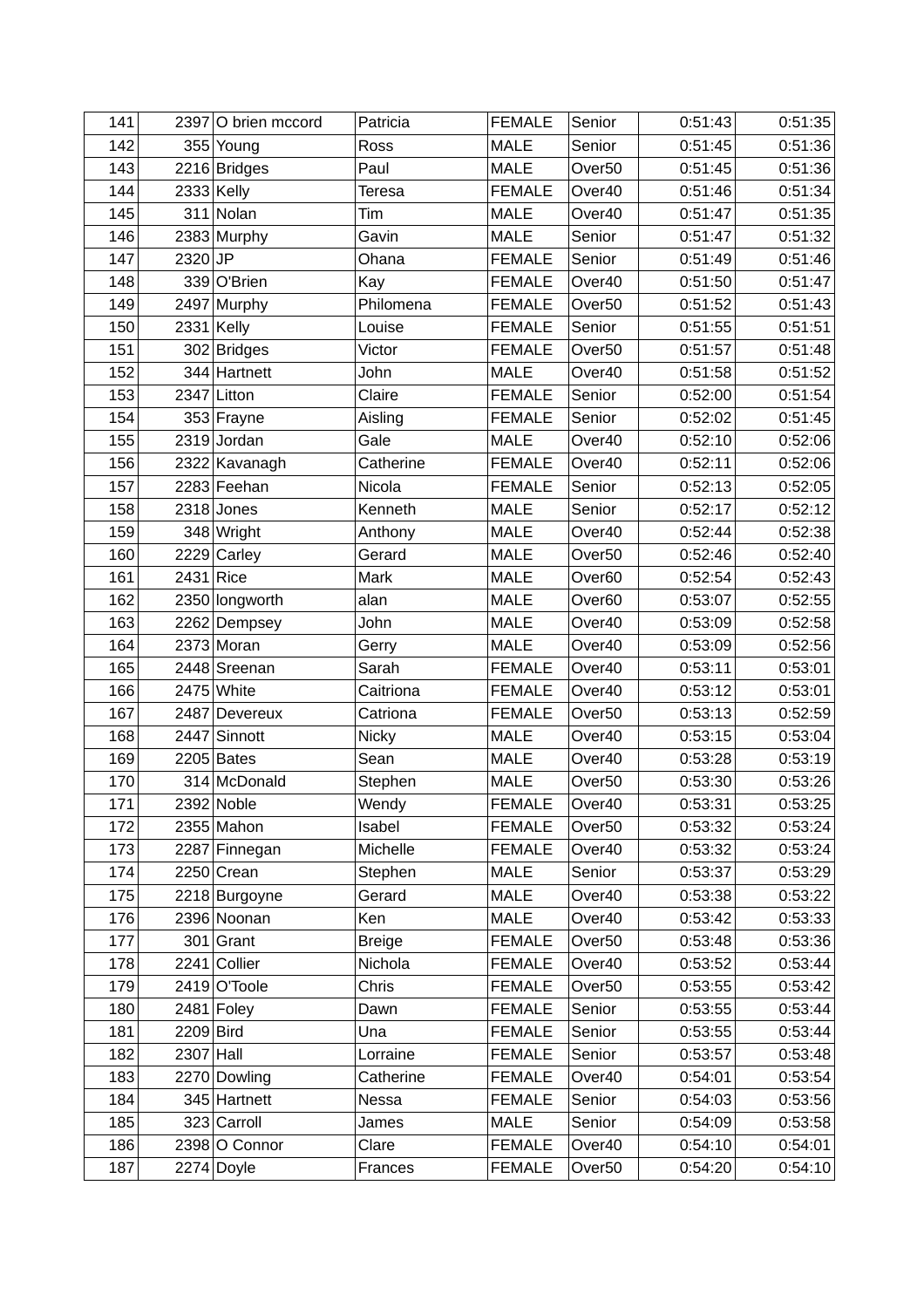| 188        |             | 2369 Mernagh                | Anne           | <b>FEMALE</b>                  | Over40             | 0:54:22            | 0:54:05            |
|------------|-------------|-----------------------------|----------------|--------------------------------|--------------------|--------------------|--------------------|
| 189        |             | $2235$ Clancy               | Declan         | <b>MALE</b>                    | Over40             | 0:54:24            | 0:54:14            |
| 190        |             | 2416 O'Muiri                | <b>Niall</b>   | <b>MALE</b>                    | Over <sub>50</sub> | 0:54:27            | 0:54:11            |
| 191        |             | $2204$ Barnes               | Susan          | <b>FEMALE</b>                  | Over40             | 0:54:32            | 0:54:19            |
| 192        |             | 346 Whelan                  | Sinead         | <b>FEMALE</b>                  | Over40             | 0:54:37            | 0:54:24            |
| 193        |             | 2310 Harris                 | Vance          | <b>MALE</b>                    | Over <sub>50</sub> | 0:54:38            | 0:54:22            |
| 194        |             | 2446 Sinnott                | Helen          | <b>FEMALE</b>                  | Over40             | 0:54:40            | 0:54:26            |
| 195        |             | 2434 Rooney                 | Sarah          | <b>FEMALE</b>                  | Senior             | 0:54:43            | 0:54:22            |
| 196        |             | 2426 Redmond                | Neil           | <b>MALE</b>                    | Senior             | 0:54:44            | 0:54:29            |
| 197        |             | 2260 Delaney                | AnneMarie      | <b>FEMALE</b>                  | Senior             | 0:54:44            | 0:54:33            |
| 198        |             | 2254 Cullimore              | Noelle         | <b>FEMALE</b>                  | Senior             | 0:54:46            | 0:54:38            |
| 199        | $2231$ Carr |                             | Seamus         | <b>MALE</b>                    | Over40             | 0:54:47            | 0:54:38            |
| 200        | $2293$ Fox  |                             | Karen          | <b>FEMALE</b>                  | Over40             | 0:54:48            | 0:54:39            |
| 201        |             | 2278 Doyle                  | Yvonne         | <b>FEMALE</b>                  | Senior             | 0:54:49            | 0:54:45            |
| 202        |             | 2358 Mason                  | James          | <b>MALE</b>                    | Senior             | 0:54:52            | 0:54:42            |
| 203        |             | 2266 Dillon                 | Paul           | <b>MALE</b>                    | Over <sub>50</sub> | 0:54:53            | 0:54:41            |
| 204        |             | $2308$ Hand                 | <b>Barbara</b> | <b>FEMALE</b>                  | Over40             | 0:54:54            | 0:54:43            |
| 205        |             | 2420 Passi Murphy           | Annika         | <b>FEMALE</b>                  | Senior             | 0:54:57            | 0:54:45            |
| 206        |             | 318 Lillis                  | Karina         | <b>FEMALE</b>                  | Senior             | 0:54:59            | 0:54:47            |
| 207        |             | 2462 Whitney                | Laura          | <b>FEMALE</b>                  | Senior             | 0:55:01            | 0:54:47            |
| 208        |             | 2215 Brett-Holmes           | Claire         | <b>FEMALE</b>                  | Over40             | 0:55:02            | 0:54:54            |
| 209        |             | 362 Praju                   | Rajan          | <b>MALE</b>                    | Senior             | 0:55:02            | 0:54:46            |
| 210        |             | 2288 Fitzpatrick            | Michele        | <b>FEMALE</b>                  | Over <sub>50</sub> | 0:55:03            | 0:55:01            |
| 211        |             | 2234 Carvill                | Gearoid        | <b>MALE</b>                    | Over40             | 0:55:18            | 0:54:59            |
| 212        | $2221$ Bury |                             | Adam           | <b>MALE</b>                    | Senior             | 0:55:34            | 0:55:19            |
| 213        |             | 2440 Scally                 | Ciaran         | <b>MALE</b>                    | Senior             | 0:55:37            | 0:55:26            |
| 214        |             | 2219 Burrell                | Alison         | <b>FEMALE</b>                  | Senior             | 0:55:38            | 0:55:16            |
| 215        |             | 2340 KINSELLA               | <b>MARIE</b>   | <b>FEMALE</b>                  | Over40             | 0:55:42            | 0:55:28            |
| 216        |             | 2459 Walsh                  | Micheal        | <b>MALE</b>                    | Over <sub>60</sub> | 0:55:46            | 0:55:34            |
| 217        |             | 2312 Henderson              | Eavan          | <b>FEMALE</b>                  | Senior             | 0:55:54            | 0:55:39            |
| 218        |             | 2387 Murphy                 | Pavlina        | <b>FEMALE</b>                  | Senior             | 0:55:54            | 0:55:49            |
| 219        |             | 321 O'Donoghue              | Lorraine       | <b>FEMALE</b>                  | Senior             | 0:56:02            | 0:55:51            |
| 220        |             | 2264 Dempsey                | Patricia       | <b>FEMALE</b>                  | Over40             | 0:56:05            | 0:55:54            |
| 221        |             | $2292$ Foley                | Suzanne        | <b>FEMALE</b>                  | Senior             | 0:56:15            | 0:56:03            |
| 222        |             | $2429$ Reilly               | <b>Brian</b>   | <b>MALE</b>                    | Over40             | 0:56:21            | 0:56:09            |
| 223        |             | 2442 Sharkey                | David          | MALE                           | Senior             | 0:56:21            | 0:56:06            |
| 224        |             | 2436 Rowe                   | Lorraine       | <b>FEMALE</b>                  | Senior             | 0:56:22            | 0:56:12            |
| 225        |             | 2415 Okeeffe                | Claire         | <b>FEMALE</b>                  | Senior             | 0:56:29            | 0:56:20            |
| 226        |             | 2402 O LEARY                | <b>BRIAN</b>   | <b>MALE</b>                    | Over <sub>50</sub> | 0:56:29            | 0:56:18            |
| 227        |             | 2353 Lynott                 | Dara           | <b>MALE</b>                    | Over <sub>50</sub> | 0:56:32            | 0:56:26            |
| 228        |             | $2230$ Carley               | Victoria       | <b>FEMALE</b>                  | Over <sub>50</sub> | 0:56:35            | 0:56:25            |
| 229        |             | 2217 Burgoyne<br>2422 Power | Catherine      | <b>FEMALE</b><br><b>FEMALE</b> | Over40             | 0:56:58<br>0:57:02 | 0:56:41            |
| 230<br>231 |             | 303 Jordan                  | Jane<br>Conor  | <b>MALE</b>                    | Over40<br>Senior   | 0:57:06            | 0:56:51<br>0:56:52 |
| 232        |             | $2305$ Grant                | Elisa          | <b>FEMALE</b>                  | Senior             | 0:57:10            | 0:57:01            |
| 233        |             | 2269 dornan                 |                | <b>MALE</b>                    | Over40             | 0:57:13            | 0:56:58            |
| 234        |             | 2466 Wolski                 | seamus         | <b>MALE</b>                    |                    |                    | 0:57:14            |
|            |             |                             | Jarek          |                                | Over40             | 0:57:17            |                    |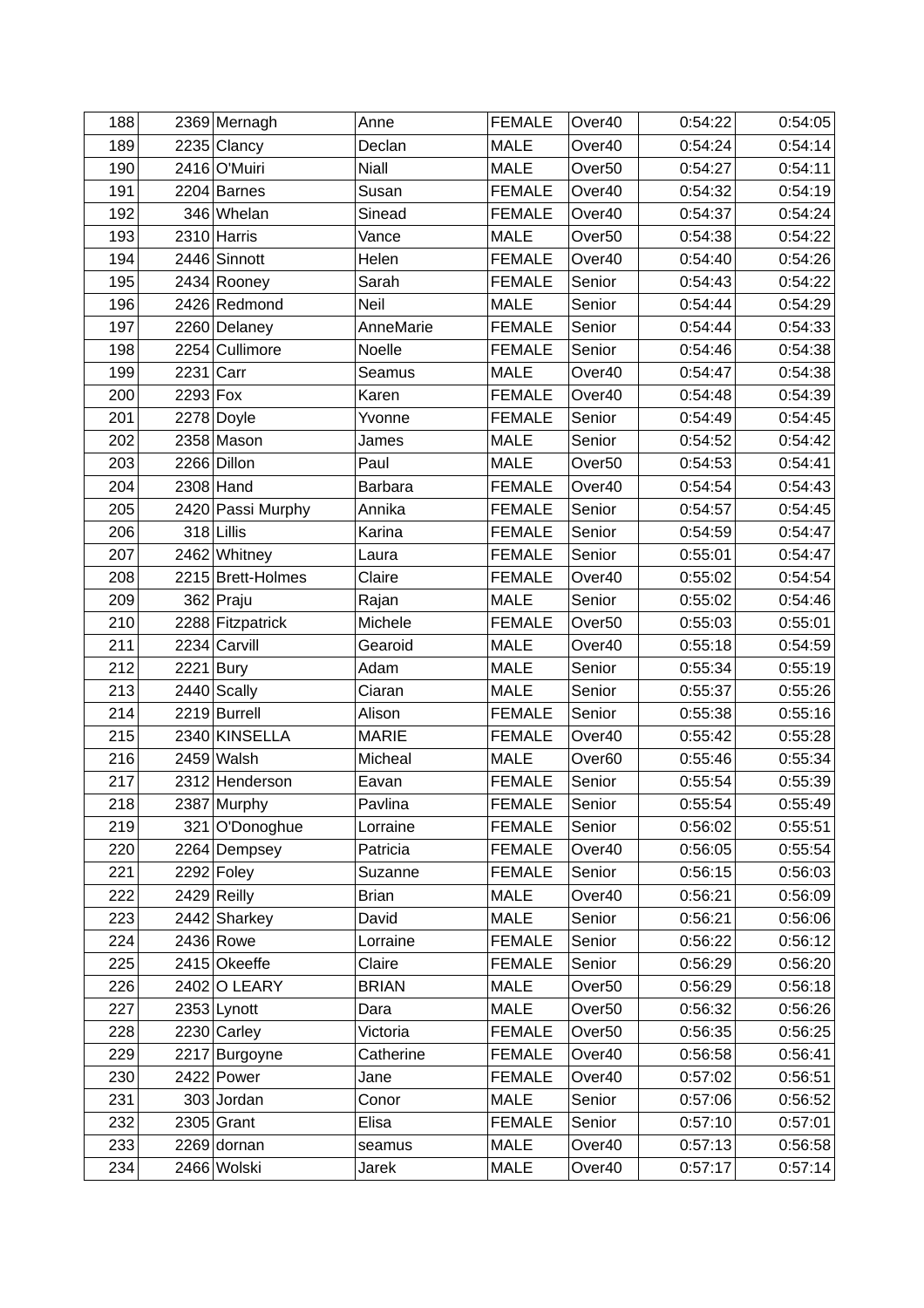| 235        |             | 2249 Craig                    | Laura          | <b>FEMALE</b>                  | Senior                       | 0:57:17            | 0:57:05            |
|------------|-------------|-------------------------------|----------------|--------------------------------|------------------------------|--------------------|--------------------|
| 236        |             | 2417 O'Rourke                 | Rebecca        | <b>FEMALE</b>                  | Over40                       | 0:57:24            | 0:57:17            |
| 237        |             | 2404 o leary                  | siobhan        | <b>FEMALE</b>                  | Over40                       | 0:57:24            | 0:57:18            |
| 238        |             | 2275 Doyle                    | Olive          | <b>FEMALE</b>                  | Senior                       | 0:57:28            | 0:57:19            |
| 239        |             | 361 Murphy                    | Toni           | <b>FEMALE</b>                  | Senior                       | 0:57:30            | 0:57:20            |
| 240        | $2313$ Hore |                               | Aidan          | <b>MALE</b>                    | Senior                       | 0:57:33            | 0:57:21            |
| 241        |             | $2251$ Cronin                 | Deirdre        | <b>FEMALE</b>                  | Senior                       | 0:57:34            | 0:57:17            |
| 242        |             | 2326 Kavanagh                 | Tom            | <b>MALE</b>                    | Over70                       | 0:57:51            | 0:57:40            |
| 243        |             | 2472 McKeogh                  | <b>Brendan</b> | <b>MALE</b>                    | Over <sub>50</sub>           | 0:57:54            | 0:57:39            |
| 244        |             | 350 McGee                     | Eoin           | <b>MALE</b>                    | Senior                       | 0:57:56            | 0:57:43            |
| 245        |             | 2479 Garahy                   | Ruth           | <b>FEMALE</b>                  | Senior                       | 0:57:57            | 0:57:42            |
| 246        |             | 2386 Murphy                   | Mary Catherine | <b>FEMALE</b>                  | Over40                       | 0:58:06            | 0:57:52            |
| 247        |             | 2400 O Connor                 | Shelley        | <b>FEMALE</b>                  | Over40                       | 0:58:11            | 0:58:00            |
| 248        |             | 2286 Fenlon                   | Paula          | <b>FEMALE</b>                  | Over <sub>50</sub>           | 0:58:15            | 0:58:05            |
| 249        |             | 333 Byrne                     | Margaret       | <b>FEMALE</b>                  | Over <sub>50</sub>           | 0:58:22            | 0:58:11            |
| 250        |             | 2364 McDonagh-Craig           | Marie          | <b>FEMALE</b>                  | Over60                       | 0:58:24            | 0:58:12            |
| 251        |             | 316 Collins                   | Thomas         | <b>MALE</b>                    | Senior                       | 0:58:27            | 0:58:16            |
| 252        |             | 2390 Murphy                   | Stephen        | <b>MALE</b>                    | Over40                       | 0:58:32            | 0:58:21            |
| 253        |             | $2225$ Byrne                  | Fiona          | <b>FEMALE</b>                  | Senior                       | 0:58:34            | 0:58:28            |
| 254        |             | $2469$ Kelly                  | Laura          | <b>FEMALE</b>                  | Senior                       | 0:58:36            | 0:58:20            |
| 255        |             | 2418 O'Sullivan               | Yvonne         | <b>FEMALE</b>                  | Over40                       | 0:58:43            | 0:58:29            |
| 256        |             | $2341$ Kirby                  | Laurie         | <b>FEMALE</b>                  | Over40                       | 0:58:44            | 0:58:30            |
| 257        |             | 2220 Burrell                  | Helen          | <b>FEMALE</b>                  | Over <sub>60</sub>           | 0:58:44            | 0:58:33            |
| 258        |             | 2441 Sharkey                  | Colin          | <b>MALE</b>                    | Senior                       | 0:58:47            | 0:58:32            |
| 259        |             | 2255 Cunningham               | Fran           | <b>FEMALE</b>                  | Senior                       | 0:58:48            | 0:58:39            |
| 260        |             | 2486 O'Connor                 | John           | <b>MALE</b>                    | Over <sub>60</sub>           | 0:58:49            | 0:58:32            |
| 261        |             | $2233$ Carthy                 | Mairead        | <b>FEMALE</b>                  | Over40                       | 0:58:50            | 0:58:38            |
| 262        |             | 370 Lanigan                   | Robert         | <b>MALE</b>                    | Over <sub>50</sub>           | 0:58:54            | 0:58:40            |
| 263        |             | 2368 McLaughlin               | Michael        | <b>MALE</b>                    | Over40                       | 0:59:02            | 0:58:48            |
| 264        |             | 2354 Mac Lellan               | Kathleen       | <b>FEMALE</b>                  | Over40                       | 0:59:04            | 0:58:51            |
| 265        |             | 2444 Sheridan                 | Martha         | <b>FEMALE</b>                  | Senior                       | 0:59:15            | 0:59:01            |
| 266        |             | $2213$ Boyce                  | Trish          | <b>FEMALE</b>                  | Senior                       | 0:59:39            | 0:59:33            |
| 267        |             | 2443 Sharkey                  | Michelle       | <b>FEMALE</b>                  | Senior                       | 0:59:44            | 0:59:29            |
| 268        |             | $2281$ Fahy                   | Orla           | <b>FEMALE</b>                  | Senior                       | 0:59:47            | 0:59:35            |
| 269        |             | 2206 Bentley                  | Grainne        | <b>FEMALE</b>                  | Over40                       | 1:00:00            | 0:59:41            |
| 270<br>271 |             | 356 Ellard                    | Carol<br>Sarah | <b>FEMALE</b><br><b>FEMALE</b> | Senior                       | 1:00:00<br>1:00:00 | 0:59:41<br>0:59:43 |
| 272        |             | 2423 Quirke<br>2351 longworth |                | <b>FEMALE</b>                  | Over40<br>Over <sub>50</sub> | 1:00:10            | 0:59:56            |
| 273        | $2222$ Bury |                               | mary<br>Nicola | <b>FEMALE</b>                  | Over40                       | 1:00:15            |                    |
| 274        | $2314$ Hore |                               | Niamh          | <b>FEMALE</b>                  | Senior                       | 1:00:35            | 1:00:00<br>1:00:23 |
| 275        |             | 2491 Duggan                   | Gemma          | <b>FEMALE</b>                  | Over40                       | 1:00:37            | 1:00:24            |
| 276        |             | 2424 Redmond                  | Claire         | <b>FEMALE</b>                  | Senior                       | 1:00:55            | 1:00:35            |
| 277        |             | $2344$ Lane                   | Helen          | <b>FEMALE</b>                  | Over40                       | 1:01:00            | 1:00:45            |
| 278        |             | 2430 Reville                  | Alan           | <b>MALE</b>                    | Over <sub>50</sub>           | 1:01:19            | 1:01:02            |
| 279        |             | 354 Young                     | Kerrie         | <b>FEMALE</b>                  | Senior                       | 1:01:23            | 1:01:10            |
| 280        |             | 2460 Walsh                    | Shirley        | <b>FEMALE</b>                  | Over40                       | 1:01:32            | 1:01:16            |
| 281        |             | 2385 Murphy                   | Mary           | <b>FEMALE</b>                  | Over40                       | 1:01:36            | 1:01:22            |
|            |             |                               |                |                                |                              |                    |                    |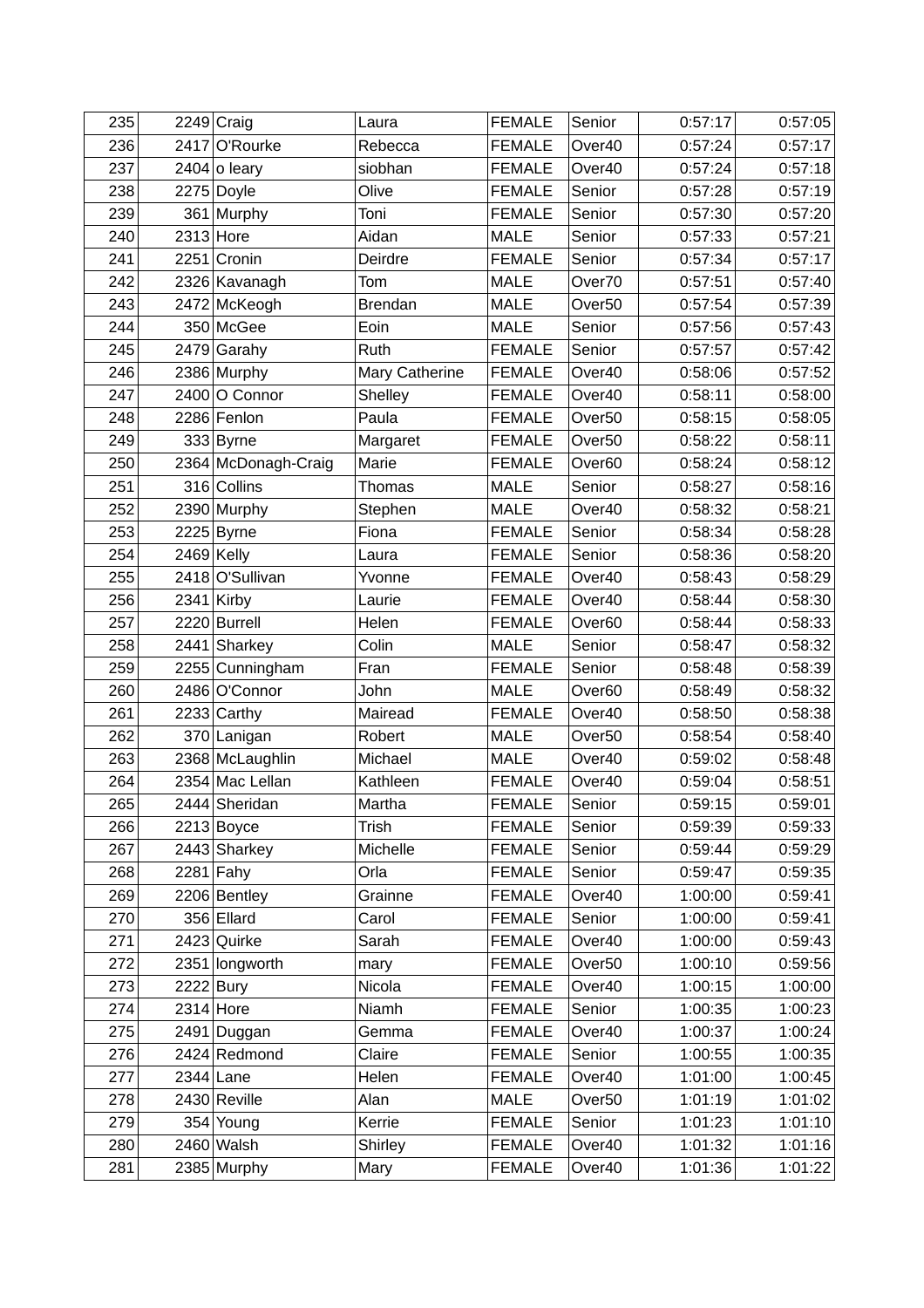| 282 |              | 327 Cloney      | Paula           | <b>FEMALE</b> | Senior             | 1:01:40 | 1:01:24 |
|-----|--------------|-----------------|-----------------|---------------|--------------------|---------|---------|
| 283 | $2329$ Kelly |                 | Janet           | <b>FEMALE</b> | Senior             | 1:01:42 | 1:01:27 |
| 284 |              | $2437$ Ryan     | Deirdre         | <b>FEMALE</b> | Over40             | 1:01:42 | 1:01:28 |
| 285 |              | 2480 Conroy     | Catherine       | <b>FEMALE</b> | Over40             | 1:01:48 | 1:01:32 |
| 286 |              | $2371$ Meyler   | Ellie           | <b>FEMALE</b> | Senior             | 1:01:57 | 1:01:42 |
| 287 |              | 376 Garahy      | Ciara           | <b>FEMALE</b> | Senior             | 1:01:59 | 1:01:44 |
| 288 |              | 2478 Garahy     | Marie           | <b>FEMALE</b> | Over60             | 1:02:00 | 1:01:43 |
| 289 |              | 2300 Gaskin     | Sinead          | <b>FEMALE</b> | Over40             | 1:02:01 | 1:01:47 |
| 290 |              | 2376 Moulds     | Maria           | <b>FEMALE</b> | Over40             | 1:02:10 | 1:01:55 |
| 291 |              | 2384 Murphy     | Jacqui          | <b>FEMALE</b> | Over <sub>50</sub> | 1:02:11 | 1:02:03 |
| 292 |              | 2381 Murphy     | Darran          | <b>MALE</b>   | Senior             | 1:02:23 | 1:02:10 |
| 293 |              | 305 Murphy      | Jamie           | <b>FEMALE</b> | Senior             | 1:02:32 | 1:02:20 |
| 294 |              | 2391 Murphy     | Valerie         | <b>FEMALE</b> | Senior             | 1:02:37 | 1:02:27 |
| 295 |              | 2463 Wickham    | <b>Tiffiney</b> | <b>FEMALE</b> | Over40             | 1:02:40 | 1:02:22 |
| 296 |              | $2457$ Wade     | Anne Marie      | <b>FEMALE</b> | Senior             | 1:02:52 | 1:02:42 |
| 297 |              | 2412 O'Connor   | Louise          | <b>FEMALE</b> | Over40             | 1:02:53 | 1:02:42 |
| 298 |              | 358 O'Dea       | Diana           | <b>FEMALE</b> | Senior             | 1:02:57 | 1:02:38 |
| 299 | 357          | Stafford        | Louise          | <b>FEMALE</b> | Senior             | 1:02:57 | 1:02:37 |
| 300 |              | 315 Fegan       | Desmond         | <b>MALE</b>   | Over <sub>50</sub> | 1:02:57 | 1:02:39 |
| 301 | 317          | Crowe           | Pauline         | <b>FEMALE</b> | Senior             | 1:03:06 | 1:02:41 |
| 302 |              | 2456 Wadding    | Georgina        | <b>FEMALE</b> | Over40             | 1:03:06 | 1:02:42 |
| 303 |              | 2246 Courtney   | Edel            | <b>FEMALE</b> | Over40             | 1:03:10 | 1:02:53 |
| 304 |              | 2285 fenelon    | orla            | <b>FEMALE</b> | Senior             | 1:03:10 | 1:02:53 |
| 305 |              | 379 Chapman     | John            | <b>MALE</b>   | Over <sub>50</sub> | 1:03:13 | 1:02:56 |
| 306 |              | 2473 McKeogh    | Una             | <b>FEMALE</b> | Over <sub>50</sub> | 1:03:23 | 1:03:09 |
| 307 |              | 378 Dixon       | Susan           | <b>FEMALE</b> | Senior             | 1:03:31 | 1:03:11 |
| 308 |              | 2388 Murphy     | Sarah-Jane      | <b>FEMALE</b> | Senior             | 1:03:59 | 1:03:46 |
| 309 |              | $2243$ conlin   | ian             | <b>MALE</b>   | Over70             | 1:04:47 | 1:04:31 |
| 310 |              | 2295 Frayne     | Helen           | <b>FEMALE</b> | Over40             | 1:04:49 | 1:04:34 |
| 311 |              | 2435 Rowe       | <b>Breda</b>    | <b>FEMALE</b> | Senior             | 1:04:51 | 1:04:36 |
| 312 |              | $2471$ Byrne    | Karen           | <b>FEMALE</b> | Senior             | 1:05:00 | 1:04:44 |
| 313 |              | 2470 Power      | Pauline         | <b>FEMALE</b> | Senior             | 1:05:05 | 1:04:48 |
| 314 | $2248$ Cox   |                 | Joy             | <b>FEMALE</b> | Over40             | 1:05:09 | 1:04:56 |
| 315 |              | 2365 Mcdonald   | Angela          | <b>FEMALE</b> | Over40             | 1:05:16 | 1:05:01 |
| 316 |              | 2252 Crosbie    | Susan           | <b>FEMALE</b> | Over40             | 1:05:26 | 1:05:08 |
| 317 |              | $2453$ Tobin    | Linda           | <b>FEMALE</b> | Over <sub>50</sub> | 1:05:39 | 1:05:28 |
| 318 |              | $2362$ McCoy    | Karl            | <b>MALE</b>   | Senior             | 1:06:42 | 1:06:28 |
| 319 |              | $2363$ McCoy    | Kenneth         | <b>MALE</b>   | Senior             | 1:06:42 | 1:06:28 |
| 320 |              | 2321 Karpenko   | Irina           | <b>FEMALE</b> | Senior             | 1:07:40 | 1:07:26 |
| 321 |              | 367 Delaney     | Sammy           | <b>MALE</b>   | Senior             | 1:07:49 | 1:07:31 |
| 322 |              | 2378 Mulvany    | Peter           | <b>MALE</b>   | Over <sub>50</sub> | 1:08:10 | 1:07:56 |
| 323 |              | $2476$ Lalor    | Aisling         | <b>FEMALE</b> | Senior             | 1:08:12 | 1:07:57 |
| 324 |              | 2267 Donohoe    | Sue             | <b>FEMALE</b> | Over40             | 1:08:19 | 1:08:04 |
| 325 |              | 2425 Redmond    | Imelda          | <b>FEMALE</b> | Over40             | 1:08:20 | 1:08:05 |
| 326 | $2346$  Lee  |                 | Floremer        | <b>FEMALE</b> | Senior             | 1:08:31 | 1:08:10 |
| 327 |              | $2411$ o'connor | jerry           | <b>MALE</b>   | Over <sub>50</sub> | 1:08:53 | 1:08:34 |
| 328 |              | 2452 Sweetman   | Marguerite      | <b>FEMALE</b> | Over <sub>50</sub> | 1:09:24 | 1:09:08 |